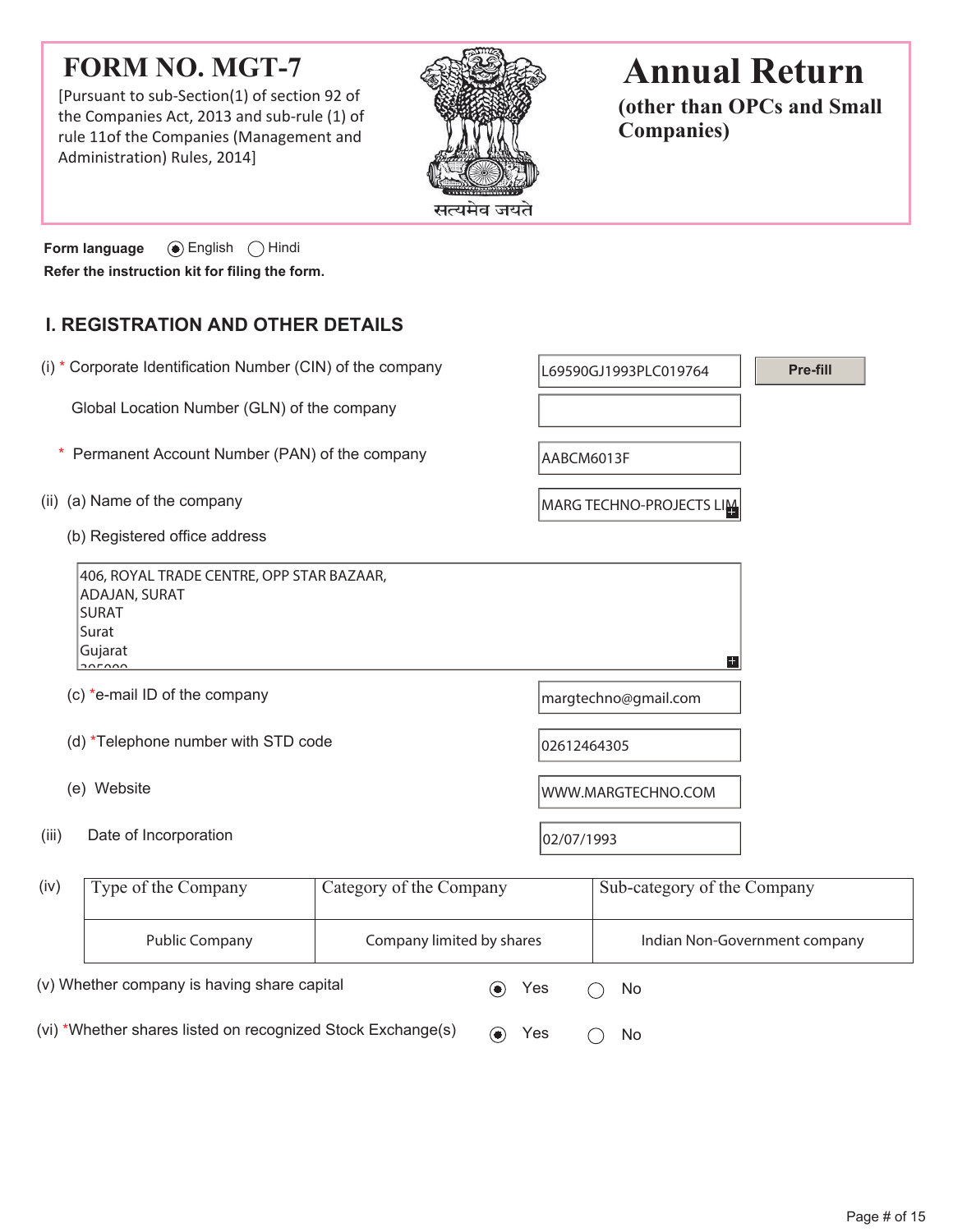| (vii) *Financial year From date $ 01/04/2020$                                                                            |                           | (DD/MM/YYYY) To date |     | 31/03/2021 | (DD/MM/YYYY) |  |
|--------------------------------------------------------------------------------------------------------------------------|---------------------------|----------------------|-----|------------|--------------|--|
| (viii) *Whether Annual general meeting (AGM) held                                                                        |                           | $(\bullet)$          | Yes | No         |              |  |
| (a) If yes, date of AGM<br>(b) Due date of AGM                                                                           | 30/09/2021<br> 30/09/2021 |                      |     |            |              |  |
| (c) Whether any extension for AGM granted<br>Yes<br>No<br>(●)<br><b>II. PRINCIPAL BUSINESS ACTIVITIES OF THE COMPANY</b> |                           |                      |     |            |              |  |

\*Number of business activities  $|_1$ 

| S.No | lMain<br>Activity<br> group code | Description of Main Activity group Business | <b>Activity</b><br>Code | Description of Business Activity        | $\%$ of turnover<br>lof the<br>company |
|------|----------------------------------|---------------------------------------------|-------------------------|-----------------------------------------|----------------------------------------|
|      |                                  | Financial and insurance Service             | IK <sub>5</sub>         | Financial and Credit leasing activities | 100                                    |

#### **III. PARTICULARS OF HOLDING, SUBSIDIARY AND ASSOCIATE COMPANIES (INCLUDING JOINT VENTURES)**

\*No. of Companies for which information is to be given  $\vert_0$  **Pre-fill All** 

| S.No | Name of the company | CIN / FCRN | Holding/ Subsidiary/Associate/<br>Joint Venture | % of shares held |
|------|---------------------|------------|-------------------------------------------------|------------------|
|      |                     |            |                                                 |                  |

## **IV. SHARE CAPITAL, DEBENTURES AND OTHER SECURITIES OF THE COMPANY**

#### **(b) Preference share capital**

| <b>Particulars</b>                                                      | Authorised<br>capital | <b>Issued</b><br>capital | Subscribed<br>capital | Paid-up capital |
|-------------------------------------------------------------------------|-----------------------|--------------------------|-----------------------|-----------------|
| Total number of preference shares                                       |                       |                          |                       |                 |
| Total amount of preference shares $\vert_{\Omega}$<br>$($ in rupees $)$ |                       |                          |                       |                 |

Number of classes  $\vert$  0

| <b>Class of shares</b>       | <b>Number of shares</b> |              |         | <b>Total</b><br>nominal<br>amount | <b>Total</b><br>Paid-up<br>amount | <b>Total</b><br>premium |
|------------------------------|-------------------------|--------------|---------|-----------------------------------|-----------------------------------|-------------------------|
| <b>Equity shares</b>         | Physical                | <b>DEMAT</b> | Total   |                                   |                                   |                         |
| At the beginning of the year | 83,500                  | 5,916,500    | 6000000 | 60,000,000 60,000,000             | $\pm$                             |                         |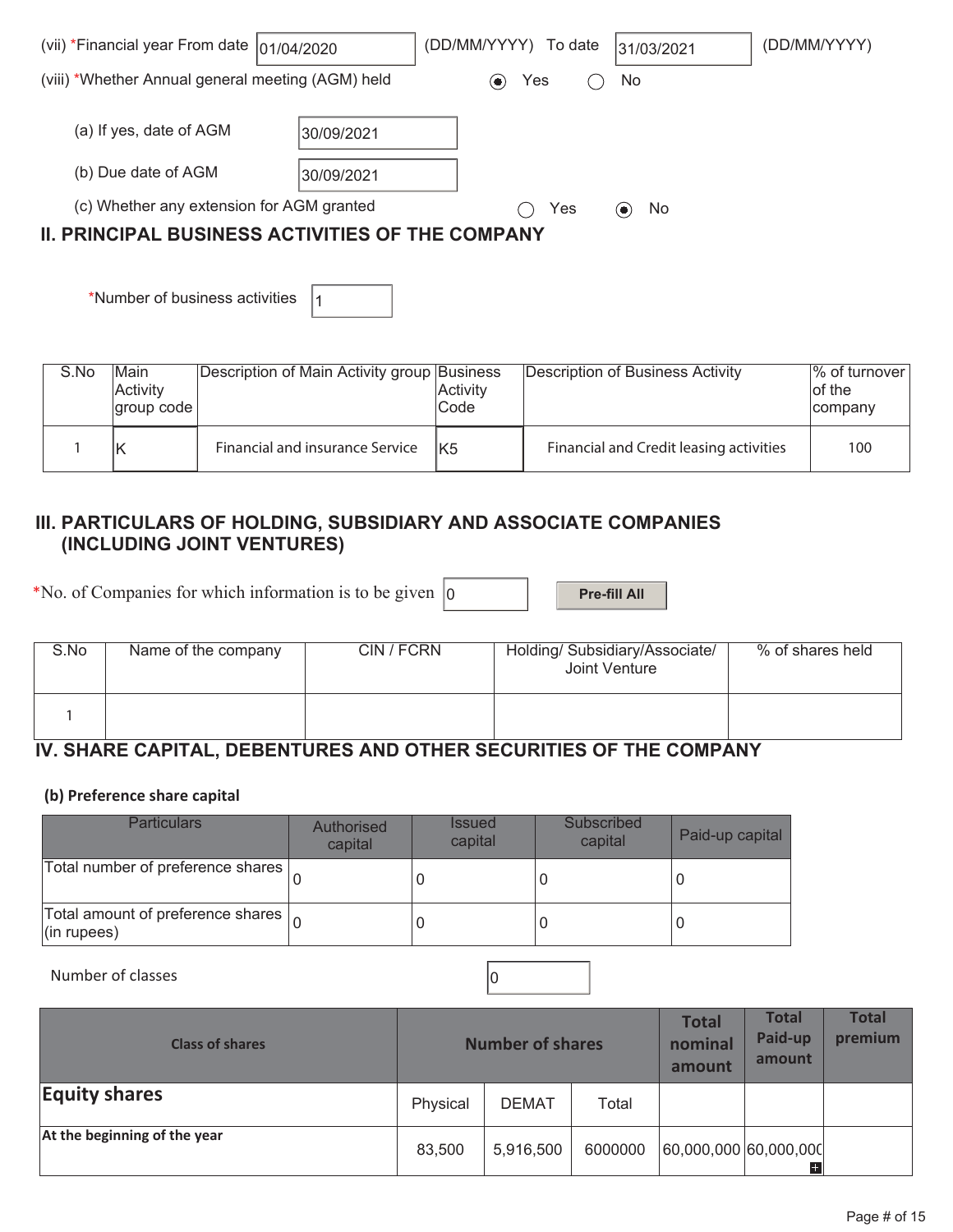| Increase during the year                            | $\mathbf 0$         | $\mathbf 0$      | $\mathbf 0$         | $\mathbf 0$           | $\mathbf 0$      | 10 |
|-----------------------------------------------------|---------------------|------------------|---------------------|-----------------------|------------------|----|
| i. Pubic Issues                                     | $\mathbf 0$         | $\mathbf 0$      | $\mathbf 0$         | $\mathbf 0$           | $\mathbf 0$      | 10 |
| ii. Rights issue                                    | $\mathbf 0$         | $\mathbf 0$      | $\pmb{0}$           | $\mathbf 0$           | $\mathbf 0$      | 10 |
| iii. Bonus issue                                    | $\mathbf 0$         | $\mathbf 0$      | $\mathsf{O}\xspace$ | $\mathbf 0$           | $\mathbf 0$      | 10 |
| iv. Private Placement/ Preferential allotment       | $\mathbf 0$         | $\mathbf 0$      | $\mathbf 0$         | $\mathbf 0$           | $\mathbf 0$      | 10 |
| v. ESOPs                                            | $\mathbf 0$         | $\mathbf 0$      | $\mathbf 0$         | $\mathbf 0$           | $\mathbf 0$      | 0  |
| vi. Sweat equity shares allotted                    | $\mathbf 0$         | $\mathbf 0$      | $\pmb{0}$           | $\mathbf 0$           | $\mathbf 0$      | 10 |
| vii. Conversion of Preference share                 | $\mathsf{O}\xspace$ | $\mathbf 0$      | $\mathbf 0$         | $\mathbf 0$           | $\mathbf 0$      | 10 |
| viii. Conversion of Debentures                      | $\mathbf 0$         | $\mathbf 0$      | $\mathbf 0$         | $\mathbf 0$           | $\mathbf 0$      | 10 |
| ix. GDRs/ADRs                                       | $\mathbf 0$         | $\mathbf 0$      | $\mathbf 0$         | $\mathbf 0$           | $\mathbf 0$      | 10 |
| x. Others, specify                                  |                     |                  |                     | $\mathbf 0$           | $\mathbf 0$      |    |
| $\overline{\mathsf{I}}$<br>Decrease during the year | $\mathbf 0$         | $\mathbf 0$      | $\mathbf 0$         | $\mathbf 0$           | $\mathbf 0$      | 10 |
| i. Buy-back of shares                               |                     |                  |                     |                       |                  |    |
|                                                     | $\mathbf 0$         | $\mathbf 0$      | $\mathbf 0$         | $\mathbf 0$           | $\mathbf 0$      | 10 |
| ii. Shares forfeited                                | $\boldsymbol{0}$    | $\mathbf 0$      | $\mathbf 0$         | $\mathbf 0$           | $\mathbf 0$      | 0  |
| iii. Reduction of share capital                     | $\boldsymbol{0}$    | $\boldsymbol{0}$ | $\boldsymbol{0}$    | $\mathbf 0$           | $\mathbf 0$      | 10 |
| iv. Others, specify                                 |                     |                  |                     | $\boldsymbol{0}$      |                  |    |
| $\mathbf 0$                                         |                     |                  |                     |                       | $\pmb{0}$        |    |
| At the end of the year                              | 83,500              | 5,916,500        | 6000000             | 60,000,000 60,000,000 |                  |    |
|                                                     |                     |                  |                     |                       |                  |    |
| <b>Preference shares</b>                            |                     |                  |                     |                       |                  |    |
| At the beginning of the year                        | $\mathsf 0$         | $\mathbf 0$      | $\pmb{0}$           | $\mathbf 0$           | $\mathbf 0$      |    |
| Increase during the year                            | $\mathbf 0$         | $\mathbf 0$      | $\pmb{0}$           | $\mathbf 0$           | $\mathbf 0$      | 0  |
| i. Issues of shares                                 | $\mathbf 0$         | $\mathbf 0$      | $\pmb{0}$           | $\mathbf 0$           | $\mathbf 0$      | 10 |
| ii. Re-issue of forfeited shares                    | $\mathbf 0$         | $\mathbf 0$      | $\pmb{0}$           | $\mathbf 0$           | $\mathbf 0$      | 10 |
| iii. Others, specify                                |                     |                  |                     |                       |                  |    |
| $\mathbf 0$                                         |                     |                  |                     | $\boldsymbol{0}$      | $\mathbf 0$      |    |
| Decrease during the year                            | $\mathsf{O}\xspace$ | $\mathbf 0$      | $\mathsf{O}\xspace$ | $\mathbf 0$           | $\boldsymbol{0}$ | 10 |
| i. Redemption of shares                             | $\boldsymbol{0}$    | $\mathsf 0$      | $\pmb{0}$           | $\mathsf 0$           | $\mathbf 0$      | 10 |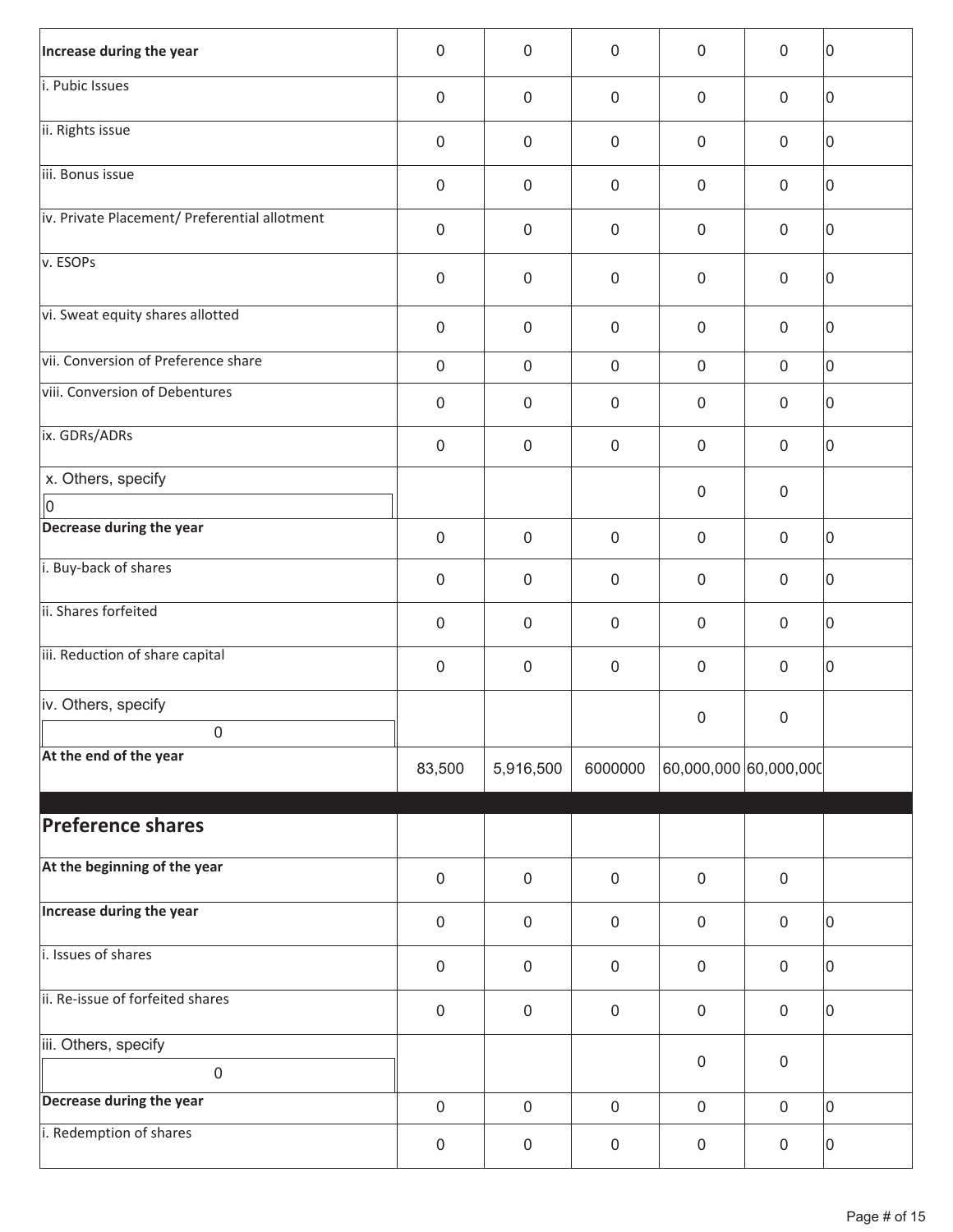| ii. Shares forfeited            | 0 |   | ιU |
|---------------------------------|---|---|----|
| iii. Reduction of share capital |   |   | ιU |
| iv. Others, specify             |   | O |    |
| At the end of the year          |   |   |    |
|                                 |   |   |    |

ISIN of the equity shares of the company

(ii) Details of stock split/consolidation during the year (for each class of shares)  $\boxed{0}$ 

|                | <b>Class of shares</b> | (i) | (i) | (iii) |
|----------------|------------------------|-----|-----|-------|
| Before split / | Number of shares       |     |     |       |
| Consolidation  | Face value per share   |     |     |       |
| After split /  | Number of shares       |     |     |       |
| Consolidation  | Face value per share   |     |     |       |

## **(iii) Details of shares/Debentures Transfers since closure date of last financial year (or in the case of the first return at any time since the incorporation of the company) \***

| M | Nil<br>[Details being provided in a CD/Digital Media] | Yes | $\bigcap$ No | Not Applicable<br>( |
|---|-------------------------------------------------------|-----|--------------|---------------------|
|   | Separate sheet attached for details of transfers      | Yes | $\bigcap$ No |                     |

Note: In case list of transfer exceeds 10, option for submission as a separate sheet attachment or submission in a CD/Digital Media may be shown.

| Date of the previous annual general meeting                                   |                                              |  |  |  |  |
|-------------------------------------------------------------------------------|----------------------------------------------|--|--|--|--|
| Date of registration of transfer (Date Month Year)                            |                                              |  |  |  |  |
| - Equity, 2- Preference Shares, 3 - Debentures, 4 - Stock<br>Type of transfer |                                              |  |  |  |  |
| Number of Shares/ Debentures/<br><b>Units Transferred</b>                     | Amount per Share/<br>Debenture/Unit (in Rs.) |  |  |  |  |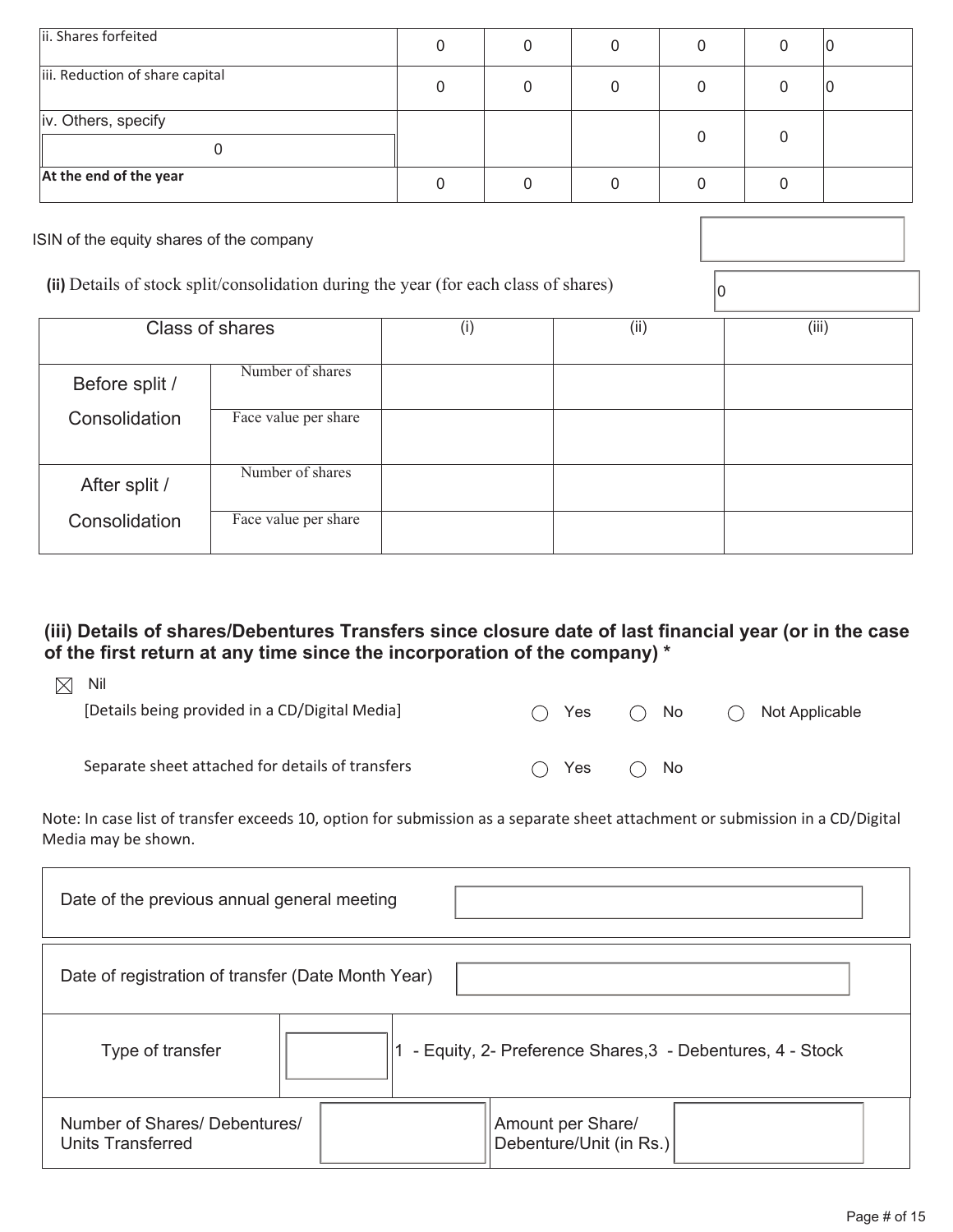| Ledger Folio of Transferor                                |                            |                                                             |            |  |  |  |
|-----------------------------------------------------------|----------------------------|-------------------------------------------------------------|------------|--|--|--|
| <b>Transferor's Name</b>                                  |                            |                                                             |            |  |  |  |
|                                                           | Surname                    | middle name                                                 | first name |  |  |  |
| Ledger Folio of Transferee                                |                            |                                                             |            |  |  |  |
| <b>Transferee's Name</b>                                  |                            |                                                             |            |  |  |  |
|                                                           | Surname                    | middle name                                                 | first name |  |  |  |
| Date of registration of transfer (Date Month Year)        |                            |                                                             |            |  |  |  |
| Type of transfer                                          |                            | 1 - Equity, 2- Preference Shares, 3 - Debentures, 4 - Stock |            |  |  |  |
| Number of Shares/ Debentures/<br><b>Units Transferred</b> |                            | Amount per Share/<br>Debenture/Unit (in Rs.)                |            |  |  |  |
| Ledger Folio of Transferor                                |                            |                                                             |            |  |  |  |
| <b>Transferor's Name</b>                                  |                            |                                                             |            |  |  |  |
|                                                           | Surname                    | middle name                                                 | first name |  |  |  |
|                                                           | Ledger Folio of Transferee |                                                             |            |  |  |  |
| <b>Transferee's Name</b>                                  |                            |                                                             |            |  |  |  |
|                                                           | Surname                    | middle name                                                 | first name |  |  |  |

# **(iv)** \***Debentures (Outstanding as at the end of financial year)**

| <b>Particulars</b>            | Number of units | Nominal value per<br>lunit | <b>Total value</b> |
|-------------------------------|-----------------|----------------------------|--------------------|
| Non-convertible debentures    | O               |                            |                    |
| Partly convertible debentures | 0               |                            |                    |
| Fully convertible debentures  | 0               |                            |                    |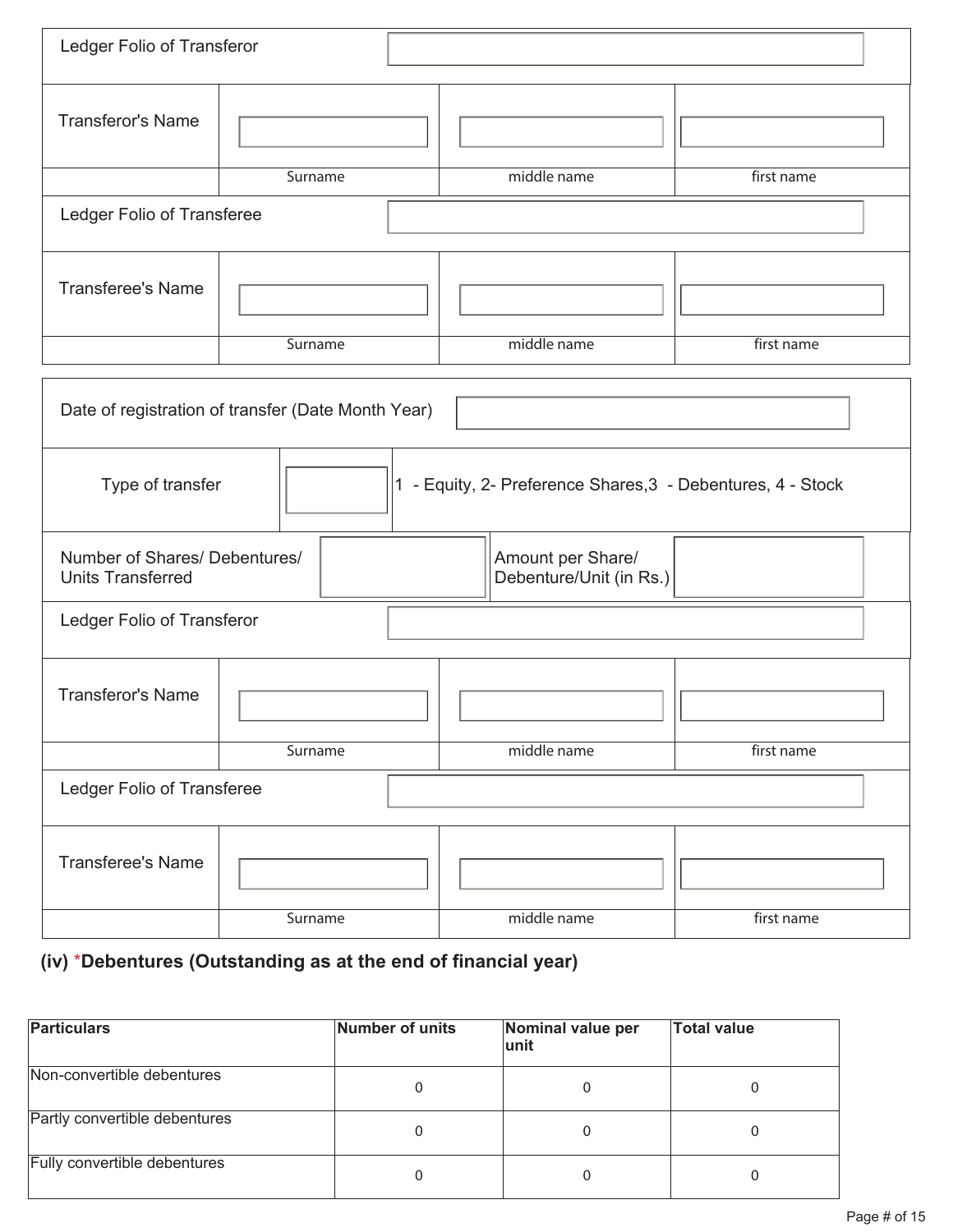| <b>Particulars</b> | Number of units | Nominal value per<br>lunit | <b>Total value</b> |
|--------------------|-----------------|----------------------------|--------------------|
| <b>Total</b>       |                 |                            |                    |

#### **Details of debentures**

| <b>Class of debentures</b>           | Outstanding as at<br>the beginning of the year<br><u> vear</u> | Increase during the Decrease during the Outstanding as at | <b>vear</b> | the end of the year |
|--------------------------------------|----------------------------------------------------------------|-----------------------------------------------------------|-------------|---------------------|
| Non-convertible debentures           |                                                                | 0                                                         |             |                     |
| <b>Partly convertible debentures</b> |                                                                | 0                                                         |             |                     |
| <b>Fully convertible debentures</b>  |                                                                | 0                                                         |             |                     |

#### **(v) Securities (other than shares and debentures)** 0

| Type of    | Number of  | Nominal Value of | <b>Total Nominal</b> | Paid up Value of | <b>Total Paid up Value</b> |
|------------|------------|------------------|----------------------|------------------|----------------------------|
| Securities | Securities | each Unit        | Value                | each Unit        |                            |
|            |            |                  |                      |                  |                            |
|            |            |                  |                      |                  |                            |
|            |            |                  |                      |                  |                            |
|            |            |                  |                      |                  |                            |
|            |            |                  |                      |                  |                            |
| Total      |            |                  |                      |                  |                            |
|            |            |                  |                      |                  |                            |

# **V. \*Turnover and net worth of the company (as defined in the Companies Act, 2013)**

**(i) Turnover**  (1) Turnover  $34,935,000$ 

# **(ii) Net worth of the Company**  57,603,000

### **VI. (a) \*SHARE HOLDING PATTERN - Promoters**

| S. No. | Category                                | Equity                  |                  | Preference       |            |
|--------|-----------------------------------------|-------------------------|------------------|------------------|------------|
|        |                                         | <b>Number of shares</b> | Percentage       | Number of shares | Percentage |
| 1.     | Individual/Hindu Undivided Family       |                         |                  |                  |            |
|        | (i) Indian                              | 4,366,170               | 72.77            | $\Omega$         |            |
|        | (ii) Non-resident Indian (NRI)          | $\Omega$                | 0                | 0                |            |
|        | (iii) Foreign national (other than NRI) | 0                       | $\boldsymbol{0}$ | 0                |            |
| 2.     | Government                              |                         |                  |                  |            |
|        | (i) Central Government                  | $\mathbf 0$             | $\mathbf 0$      | $\Omega$         |            |
|        | (ii) State Government                   | $\mathbf{0}$            | $\mathbf 0$      | $\mathbf{0}$     |            |
|        | (iii) Government companies              | $\mathbf{0}$            | $\mathbf 0$      | $\Omega$         |            |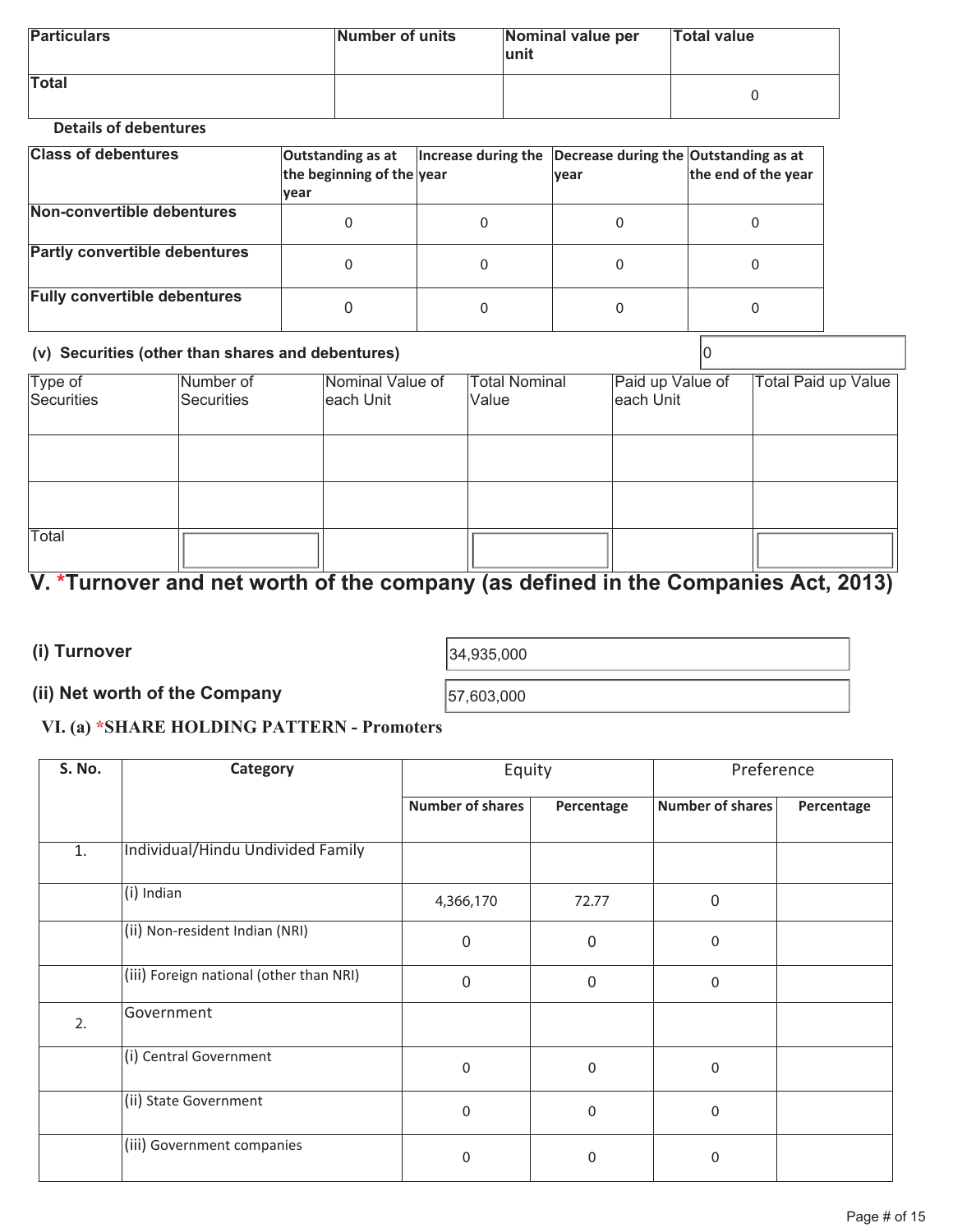| 3.  | Insurance companies                     | $\pmb{0}$   | $\pmb{0}$        | $\boldsymbol{0}$ |                     |
|-----|-----------------------------------------|-------------|------------------|------------------|---------------------|
| 4.  | Banks                                   | $\pmb{0}$   | $\boldsymbol{0}$ | $\boldsymbol{0}$ |                     |
| 5.  | Financial institutions                  | $\pmb{0}$   | $\boldsymbol{0}$ | $\mathbf 0$      |                     |
| 6.  | Foreign institutional investors         | $\pmb{0}$   | $\boldsymbol{0}$ | $\boldsymbol{0}$ |                     |
| 7.  | Mutual funds                            | $\pmb{0}$   | $\boldsymbol{0}$ | $\boldsymbol{0}$ |                     |
| 8.  | Venture capital                         | $\pmb{0}$   | $\boldsymbol{0}$ | $\boldsymbol{0}$ |                     |
| 9.  | Body corporate<br>(not mentioned above) | $\pmb{0}$   | $\boldsymbol{0}$ | $\boldsymbol{0}$ |                     |
| 10. | Others                                  | $\mathbf 0$ | $\boldsymbol{0}$ | $\boldsymbol{0}$ |                     |
|     | <b>Total</b>                            | 4,366,170   | 72.77            | $\mathbf 0$      | $\mathsf{O}\xspace$ |

# **Total number of shareholders (promoters)** <sup>5</sup>

## **(b) \*SHARE HOLDING PATTERN - Public/Other than promoters**

| S. No.           | Category                                | Equity                  |                  | Preference              |            |  |
|------------------|-----------------------------------------|-------------------------|------------------|-------------------------|------------|--|
|                  |                                         | <b>Number of shares</b> | Percentage       | <b>Number of shares</b> | Percentage |  |
| $\overline{1}$ . | Individual/Hindu Undivided Family       |                         |                  |                         |            |  |
|                  | (i) Indian                              | 1,633,830               | 27.23            | $\boldsymbol{0}$        |            |  |
|                  | (ii) Non-resident Indian (NRI)          | $\mathbf 0$             | $\mathbf 0$      | $\mathsf{O}\xspace$     |            |  |
|                  | (iii) Foreign national (other than NRI) | $\mathbf 0$             | $\overline{0}$   | $\mathbf 0$             |            |  |
| 2.               | Government                              |                         |                  |                         |            |  |
|                  | (i) Central Government                  | $\mathbf 0$             | $\boldsymbol{0}$ | $\mathbf 0$             |            |  |
|                  | (ii) State Government                   | $\mathbf 0$             | $\boldsymbol{0}$ | $\mathbf 0$             |            |  |
|                  | (iii) Government companies              | $\mathbf 0$             | $\Omega$         | $\mathbf 0$             |            |  |
| 3.               | Insurance companies                     | $\mathbf 0$             | 0                | $\mathbf 0$             |            |  |
| 4.               | <b>Banks</b>                            | $\mathbf 0$             | $\Omega$         | $\mathbf 0$             |            |  |
| 5.               | Financial institutions                  | $\mathbf 0$             | $\boldsymbol{0}$ | $\mathbf 0$             |            |  |
| 6.               | Foreign institutional investors         | $\mathbf 0$             | $\mathbf 0$      | $\mathbf 0$             |            |  |
| 7.               | Mutual funds                            | $\mathbf 0$             | $\boldsymbol{0}$ | $\mathbf 0$             |            |  |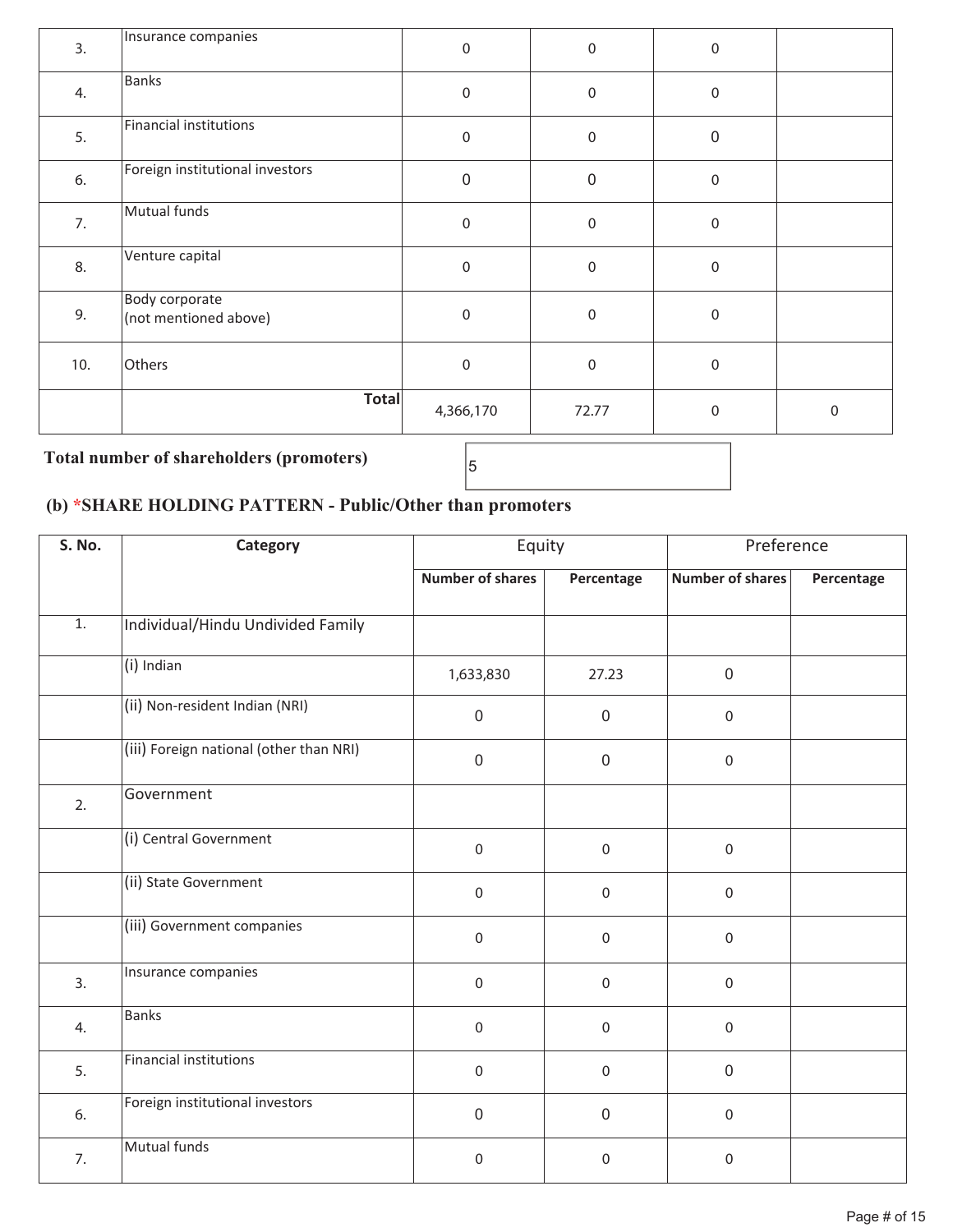| 8.  | Venture capital                         | 0         |       | 0 |  |
|-----|-----------------------------------------|-----------|-------|---|--|
| 9.  | Body corporate<br>(not mentioned above) | 0         |       |   |  |
| 10. | Others                                  | 0         |       |   |  |
|     | <b>Total</b>                            | 1,633,830 | 27.23 | U |  |

Total number of shareholders (other than promoters)

**Total number of shareholders (Promoters+Public/ Other than promoters)** 

| 745 |  |  |
|-----|--|--|
| 750 |  |  |

#### **VII. \*NUMBER OF PROMOTERS, MEMBERS, DEBENTURE HOLDERS (Details, Promoters, Members (other than promoters), Debenture holders)**

| <b>Details</b>                    | At the beginning of the year | At the end of the year |
|-----------------------------------|------------------------------|------------------------|
| Promoters                         | 5                            | 5                      |
| Members<br>(other than promoters) | 521                          | 745                    |
| Debenture holders                 |                              | O                      |

## **VIII. DETAILS OF DIRECTORS AND KEY MANAGERIAL PERSONNEL**

### **(A) \*Composition of Board of Directors**

| Number of directors at the<br>Category<br>beginning of the year |                |                | Number of directors at the end<br>of the year | Percentage of shares held by<br>directors as at the end of year |             |               |
|-----------------------------------------------------------------|----------------|----------------|-----------------------------------------------|-----------------------------------------------------------------|-------------|---------------|
|                                                                 | Executive      | Non-executive  | Executive                                     | Non-executive                                                   | Executive   | Non-executive |
| A. Promoter                                                     | $\overline{2}$ |                | $\overline{2}$                                |                                                                 | 29.75       | 16.97         |
| <b>B. Non-Promoter</b>                                          | $\Omega$       | 3              | $\overline{0}$                                | 3                                                               | 0           | $\mathbf 0$   |
| $(i)$ Non-Independent                                           | $\Omega$       | $\overline{0}$ | $\Omega$                                      | $\mathbf 0$                                                     | $\mathbf 0$ | $\mathbf 0$   |
| (ii) Independent                                                | $\overline{0}$ | 3              | $\Omega$                                      | 3                                                               | 0           | $\Omega$      |
| <b>C. Nominee Directors</b><br>representing                     | $\Omega$       | $\overline{0}$ | $\overline{0}$                                | $\Omega$                                                        | $\mathbf 0$ | $\Omega$      |
| $(i)$ Banks & FIs                                               | 0              | 0              | 0                                             | 0                                                               | 0           | $\mathbf 0$   |
| (ii) Investing institutions                                     | $\Omega$       | $\Omega$       | $\mathbf{0}$                                  | $\mathbf{0}$                                                    | $\mathbf 0$ | $\Omega$      |
| (iii) Government                                                | $\Omega$       | $\overline{0}$ | $\overline{0}$                                | $\mathbf{0}$                                                    | $\mathbf 0$ | $\Omega$      |
| (iv) Small share holders                                        | 0              | 0              | 0                                             | 0                                                               | 0           | 0             |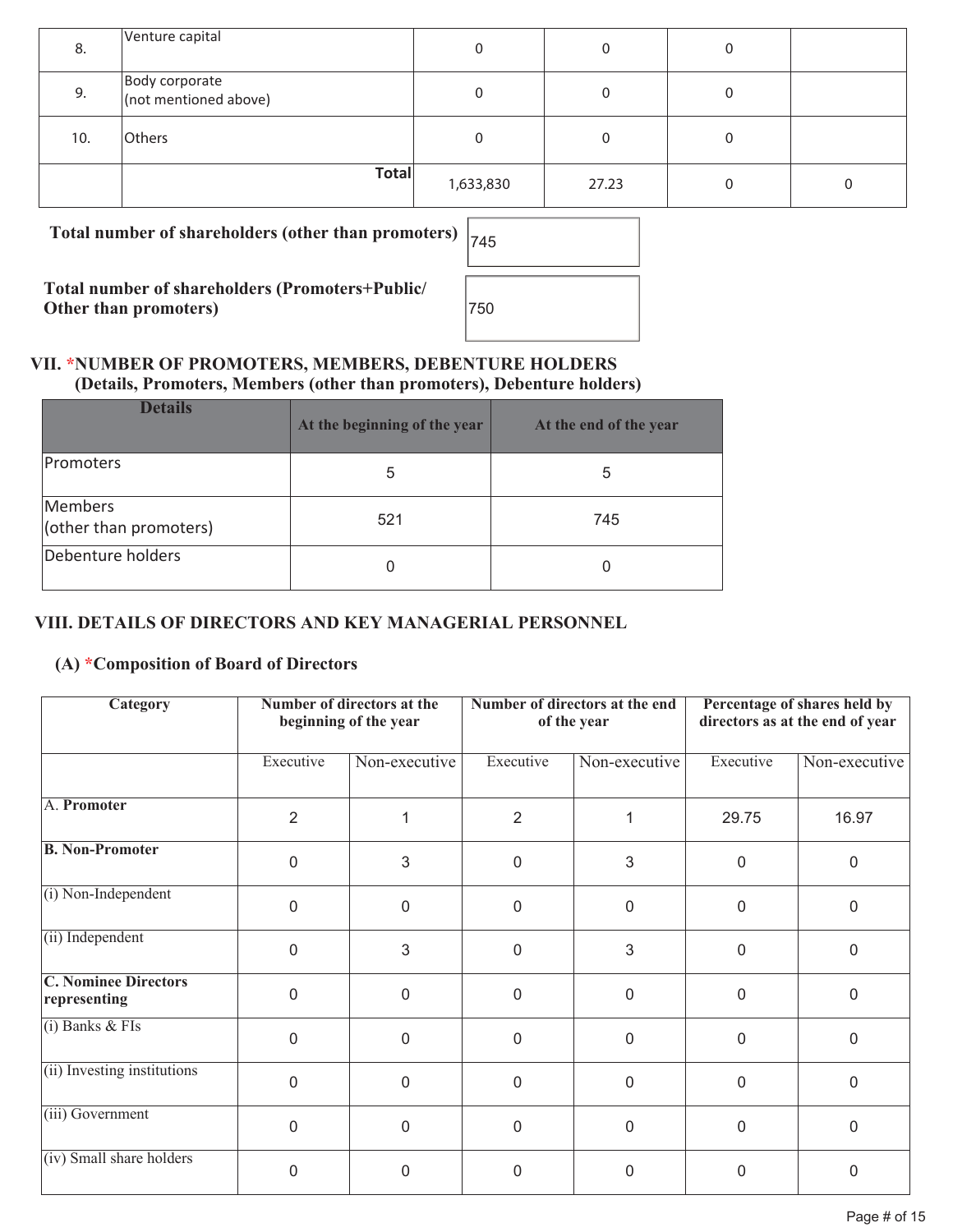| $(v)$ Others |  |  |       |       |
|--------------|--|--|-------|-------|
| Total        |  |  | 29.75 | 16.97 |

### **Number of Directors and Key managerial personnel (who is not director) as on the financial year end date** 8

#### **(B) (i) \*Details of directors and Key managerial personnel as on the closure of financial year**

| Name                       | DIN/PAN    | Designation        | Number of equity<br>share(s) held | Date of cessation (after closure of<br>financial year : If any) |
|----------------------------|------------|--------------------|-----------------------------------|-----------------------------------------------------------------|
| DHANANJAY KAKKAT           | 02609192   | Whole-time directo | 654,310                           |                                                                 |
| NAIMESH JAYVADAN .         | 06415828   | <b>Director</b>    | $\Omega$                          |                                                                 |
| MANISH JAYVADAN J <i>I</i> | 06476260   | <b>Director</b>    | 0                                 |                                                                 |
| ARUN MADHAVAN NA           | 07050431   | Managing Director  | 1,130,500                         |                                                                 |
| <b>AKHIL NAIR</b>          | 07706503   | <b>Director</b>    | 1,018,190                         |                                                                 |
| <b>HETAL HENISH PATEL</b>  | 08250943   | <b>Director</b>    | $\Omega$                          | 30/09/2021                                                      |
| HENISH SUDHIRKUMA          | BARPP2696D | <b>CFO</b>         | 43,500                            | 02/09/2021                                                      |
| <b>JUHI MADANBHAI ROY</b>  | CJFPR4297C | Company Secretar   | $\Omega$                          | 11/11/2021                                                      |

#### **(ii) Particulars of change in director(s) and Key managerial personnel during the year**  $\vert$ **2**

| Name               | DIN/PAN    | the financial year | Designation at the  Date of appointment/<br>beginning / during   change in designation/<br><i>cessation</i> | Nature of change (Appointment/<br>Change in designation/ Cessation) |
|--------------------|------------|--------------------|-------------------------------------------------------------------------------------------------------------|---------------------------------------------------------------------|
| JUHI MADANBHAI ROY | CJFPR4297C | Company Secretar   | 29/01/2021                                                                                                  | <b>APPOINTMENT</b>                                                  |
| <b>INA KOTHARI</b> | BYAPK5892B | Company Secretar   | 29/01/2021                                                                                                  | <b>CESSATION</b>                                                    |

#### **IX. MEETINGS OF MEMBERS/CLASS OF MEMBERS/BOARD/COMMITTEES OF THE BOARD OF DIRECTORS**

 **A.** MEMBERS/CLASS /REQUISITIONED/NCLT/COURT CONVENED MEETINGS

| Number of meetings held            |                 |                                        |                                |                            |
|------------------------------------|-----------------|----------------------------------------|--------------------------------|----------------------------|
| Type of meeting                    | Date of meeting | Total Number of<br>Members entitled to | Attendance                     |                            |
|                                    |                 | attend meeting                         | Number of members<br>lattended | % of total<br>shareholding |
| <b>ANNUAL GENERAL MEETI</b><br>$+$ | 31/12/2020      | 654                                    | 40                             | 74.31                      |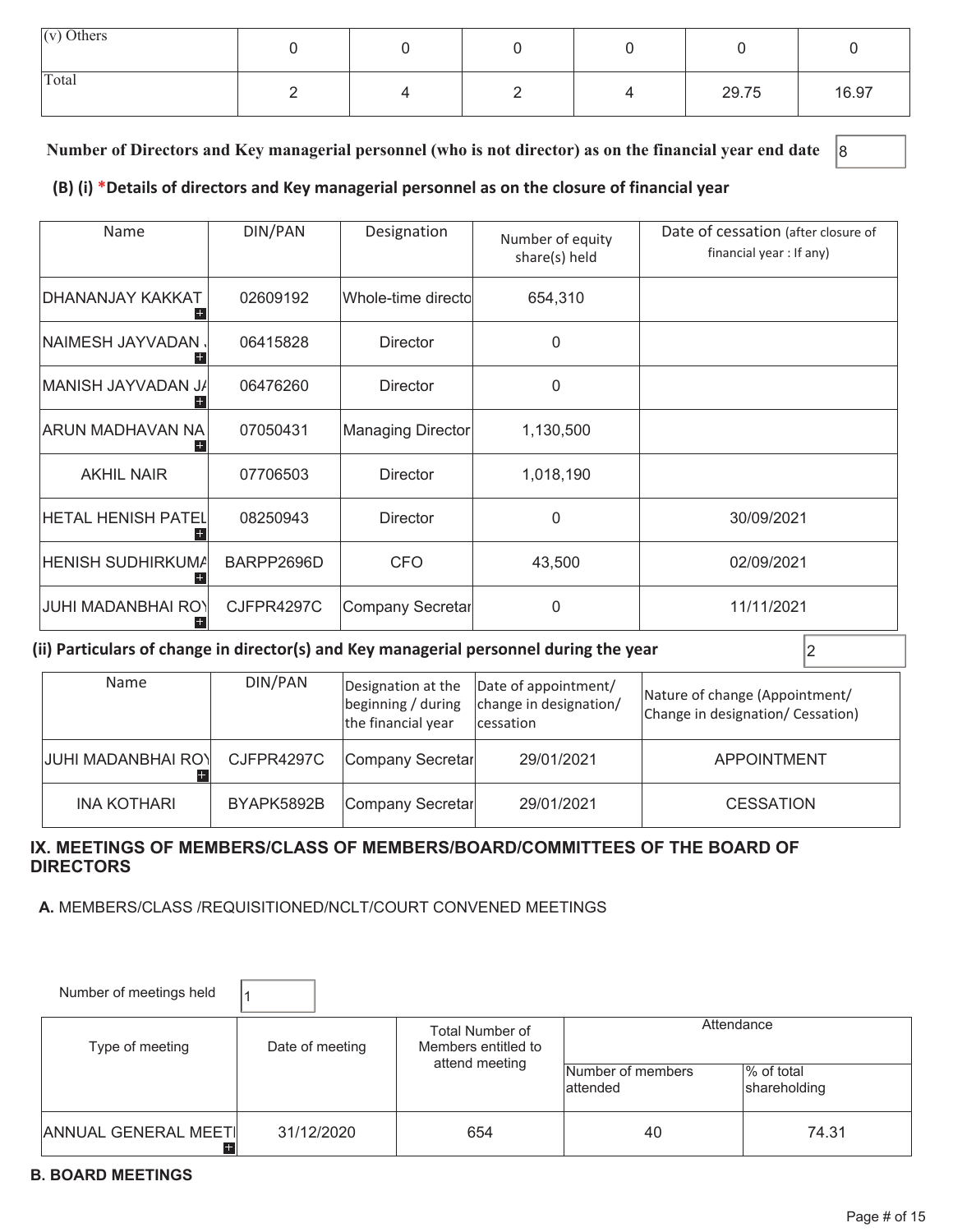|              | *Number of meetings held  | 10 |                                                                             |                                 |                 |  |
|--------------|---------------------------|----|-----------------------------------------------------------------------------|---------------------------------|-----------------|--|
| S. No.       | Date of meeting           |    | <b>Total Number of directors</b><br>associated as on the date<br>of meeting | Attendance                      |                 |  |
|              |                           |    |                                                                             | Number of directors<br>attended | % of attendance |  |
| 1            | 07/07/2020                |    | 6                                                                           | $6\phantom{1}$                  | 100             |  |
| $\mathbf{1}$ | 14/07/2020                |    | 6                                                                           | $\,6\,$                         | 100             |  |
| 1            | 31/07/2020                |    | 6                                                                           | $\,6\,$                         | 100             |  |
| 1            | 28/08/2020                |    | 6                                                                           | $\,6\,$                         | 100             |  |
| 1            | 15/09/2020                |    | 6                                                                           | $6\phantom{1}$                  | 100             |  |
| 1            | 24/09/2020                |    | 6                                                                           | $\,6\,$                         | 100             |  |
| 1            | 13/11/2020                |    | 6                                                                           | $\,6\,$                         | 100             |  |
| 1            | 30/11/2020                |    | 6                                                                           | $\,6\,$                         | 100             |  |
| $\mathbf{1}$ | 29/01/2021                |    | 6                                                                           | $\,6\,$                         | 100             |  |
| $\mathbf{1}$ | 13/02/2021<br>----------- |    | 6                                                                           | $6\phantom{1}$                  | 100             |  |

 $\overline{\phantom{0}}$ 

#### **C. COMMITTEE MEETINGS**

|        | Number of meetings held |                              |                 | 11                                                     |                                 |                 |  |
|--------|-------------------------|------------------------------|-----------------|--------------------------------------------------------|---------------------------------|-----------------|--|
| S. No. |                         | Type of<br>meeting           | Date of meeting | <b>Total Number</b><br>of Members as<br>on the date of | Attendance<br>Number of members |                 |  |
|        |                         |                              |                 | the meeting                                            | attended                        | % of attendance |  |
|        | 1                       | NOMINATION 01/01/2021        |                 | 3                                                      | 3                               | 100             |  |
|        | 1                       | NOMINATION 30/01/2021        |                 | 3                                                      | 3                               | 100             |  |
|        | 1                       | AUDIT COMM 01/06/2020        |                 | 4                                                      | $\overline{4}$                  | 100             |  |
|        | 1                       | <b>AUDIT COMM 28/07/2020</b> |                 | 4                                                      | 4                               | 100             |  |
|        | 1                       | <b>AUDIT COMM 14/09/2020</b> |                 | 4                                                      | 4                               | 100             |  |
|        | 1                       | AUDIT COMM 12/11/2020        |                 | 4                                                      | $\overline{4}$                  | 100             |  |
|        | 1                       | AUDIT COMM 11/02/2021        |                 | 4                                                      | $\overline{4}$                  | 100             |  |
|        | 1                       | STAKEHOLDE 19/05/2020        |                 | 3                                                      | 3                               | 100             |  |
|        | 1                       | STAKEHOLDE07/07/2020         |                 | 3                                                      | 3                               | 100             |  |
|        | 1                       | STAKEHOLDE05/10/2020         |                 | 3                                                      | 3                               | 100             |  |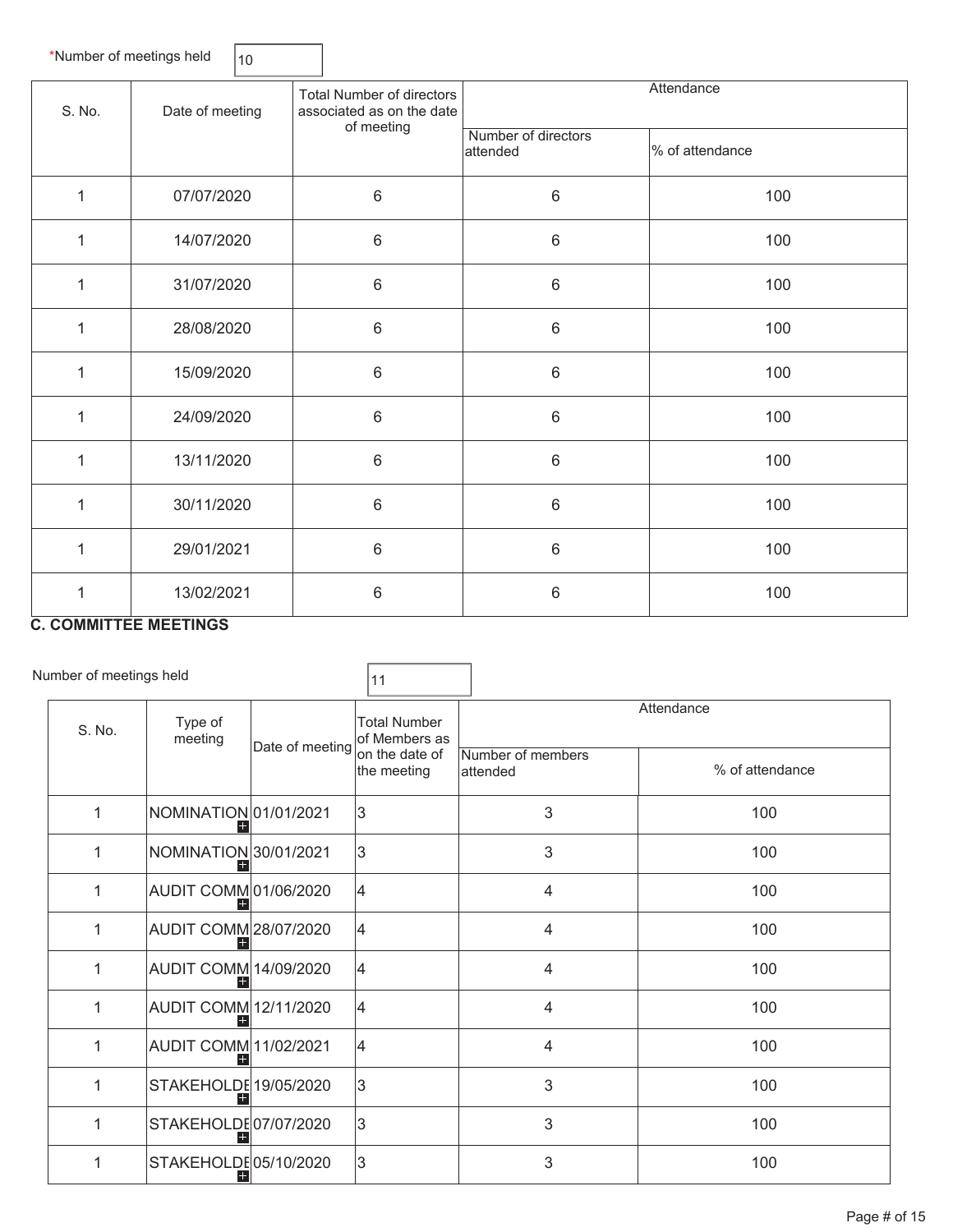#### **D. \*ATTENDANCE OF DIRECTORS**

|                 |                           |                                                       | <b>Board Meetings</b> |                       | <b>Committee Meetings</b>                             |             |                    | Whether<br>attended AGM |
|-----------------|---------------------------|-------------------------------------------------------|-----------------------|-----------------------|-------------------------------------------------------|-------------|--------------------|-------------------------|
| S.<br>No.       | Name<br>of the director   | Number of<br>Meetings which Number of<br>director was | Meetings              | $%$ of<br>lattendance | Number of<br>Meetings which Number of<br>director was | Meetings    | % of<br>attendance | held on                 |
|                 |                           | entitled to<br>attend                                 | lattended             |                       | entitled to<br>attend                                 | attended    |                    |                         |
|                 |                           |                                                       |                       |                       |                                                       |             |                    | (Y/N/NA)                |
| $\mathbf{1}$    | DHANANJAY<br>$^+$         | 10                                                    | 10                    | 100                   | 4                                                     | 4           | 100                | Yes                     |
| $\overline{2}$  | NAIMESH JAY<br>$^+$       | 10                                                    | 10                    | 100                   | 11                                                    | 11          | 100                | Yes                     |
| 3               | MANISH JAYN<br>$^+$       | 10                                                    | 10                    | 100                   | 5                                                     | 5           | 100                | Yes                     |
| 4               | <b>ARUN MADHA</b>         | 10                                                    | 10                    | 100                   | $\overline{7}$                                        | 7           | 100                | Yes                     |
| 5               | <b>AKHIL NAIR</b>         | 10                                                    | 10                    | 100                   | $\mathbf 0$                                           | $\mathbf 0$ | $\Omega$           | Yes                     |
| $6\phantom{1}6$ | <b>HETAL HENIS</b><br>$+$ | 10                                                    | 10                    | 100                   | 6                                                     | 6           | 100                | No                      |

#### **X. \*REMUNERATION OF DIRECTORS AND KEY MANAGERIAL PERSONNEL**

 $\Box$  Nil

| S. No.       | Name                                                                                      | Designation | <b>Gross Salary</b> | Commission  | Stock Option/<br>Sweat equity | Others        | Total<br>Amount |
|--------------|-------------------------------------------------------------------------------------------|-------------|---------------------|-------------|-------------------------------|---------------|-----------------|
| 1            | DHANANJAY KAKI Wholetime Direc                                                            |             | 330,000             | 0           | $\Omega$                      | 0             | 330,000         |
| 2            | ARUN MADHAVAN Managing Direct                                                             |             | 1,186,000           | $\mathbf 0$ | 0                             | 0             | 1,186,000       |
|              | Total                                                                                     |             | 1,516,000           | $\mathbf 0$ | 0                             | $\mathbf 0$   | 1,516,000       |
| S. No.       | Number of CEO, CFO and Company secretary whose remuneration details to be entered<br>Name |             |                     | Commission  | Stock Option/                 | Others        | Total           |
|              |                                                                                           | Designation | <b>Gross Salary</b> |             | Sweat equity                  |               | Amount          |
| $\mathbf{1}$ | JUHI MADANBHAI Company Secre<br>H.                                                        |             | 240,000             | 0           | $\mathbf{0}$                  | $\mathbf{0}$  | 240,000         |
| 2            | <b>HENISH SUDHIRKI</b>                                                                    | <b>CFO</b>  | 837,600             | 0           | $\mathbf{0}$                  | 0             | 837,600         |
|              | Total                                                                                     |             | 1,077,600           | 0           | $\mathbf{0}$                  | 0             | 1,077,600       |
|              | Number of other directors whose remuneration details to be entered                        |             |                     |             |                               |               |                 |
| S. No.       | Name                                                                                      | Designation | <b>Gross Salary</b> | Commission  | Stock Option/<br>Sweat equity | <b>Others</b> | Total<br>Amount |

1 | AKHIL NAIR | Director | 992,000 | 0 | 0 | 0 | 992,000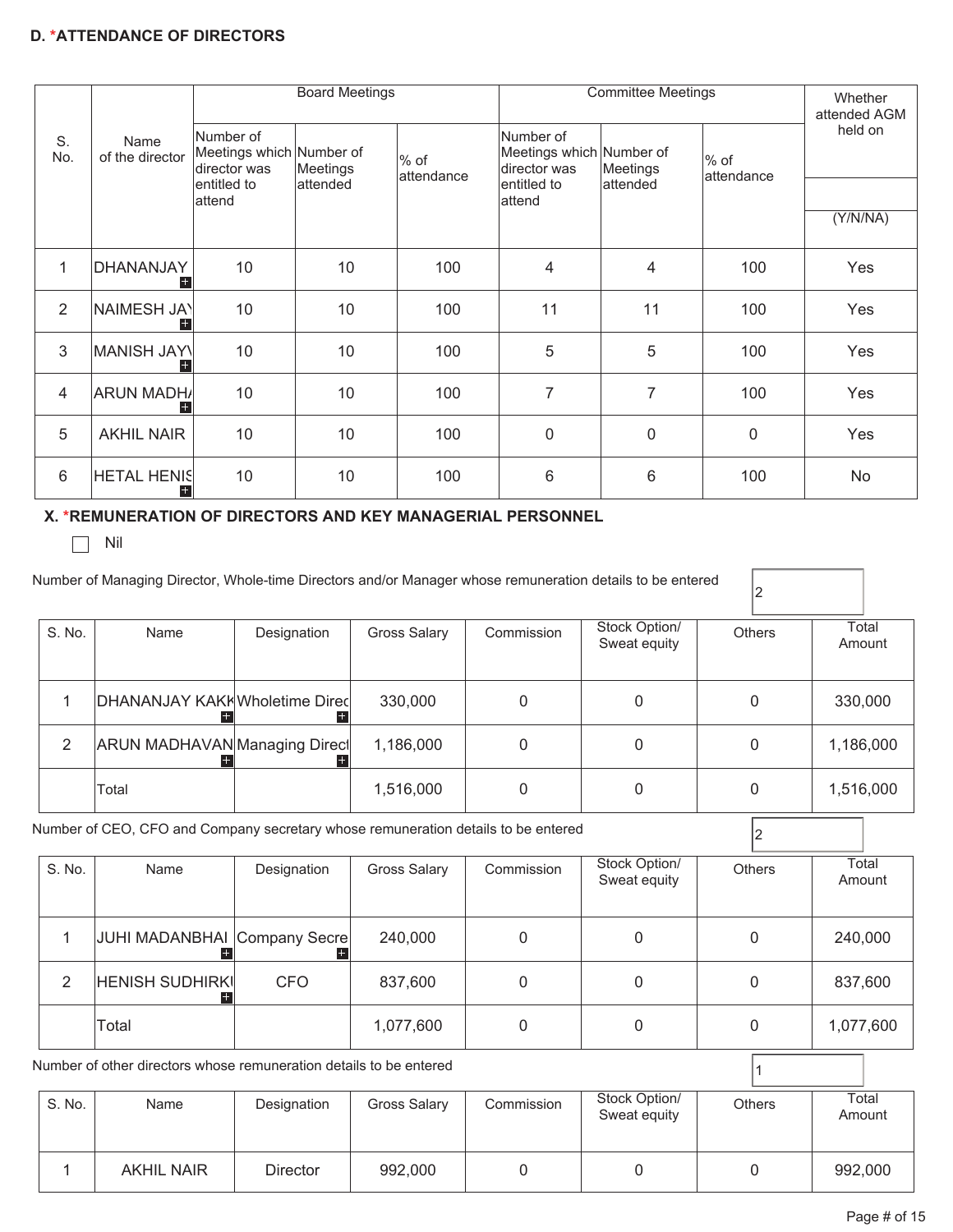| S. No. | Name  | Designation | Gross Salary | Commission | Stock Option/<br>Sweat equity | <b>Others</b> | Total<br>Amount |
|--------|-------|-------------|--------------|------------|-------------------------------|---------------|-----------------|
|        | Total |             | 992,000      |            |                               |               | 992,000         |

#### **XI. MATTERS RELATED TO CERTIFICATION OF COMPLIANCES AND DISCLOSURES**

| * A. Whether the company has made compliances and disclosures in respect of applicable $\odot$ Yes $\odot$ No |  |  |
|---------------------------------------------------------------------------------------------------------------|--|--|
| provisions of the Companies Act, 2013 during the year                                                         |  |  |

B. If No, give reasons/observations

#### **XII. PENALTY AND PUNISHMENT - DETAILS THEREOF**

# (A) DETAILS OF PENALTIES / PUNISHMENT IMPOSED ON COMPANY/DIRECTORS /OFFICERS  $\boxtimes$  Nil

| Name of the<br>company/ directors/ Authority<br><b>lofficers</b> | Name of the court/<br><b>concerned</b> | Date of Order | Name of the Act and<br>section under which<br>penalised / punished | Details of penalty/<br><i>bunishment</i> | Details of appeal (if any)<br>including present status |
|------------------------------------------------------------------|----------------------------------------|---------------|--------------------------------------------------------------------|------------------------------------------|--------------------------------------------------------|
|                                                                  |                                        |               |                                                                    |                                          |                                                        |

# (B) DETAILS OF COMPOUNDING OF OFFENCES  $\boxtimes$  Nil

| Name of the<br>company/ directors/ Authority<br><b>lofficers</b> | Name of the court/<br>Iconcerned | Date of Order | Name of the Act and<br>Isection under which<br>offence committed | Particulars of<br>loffence | Amount of compounding (in<br>Rupees) |
|------------------------------------------------------------------|----------------------------------|---------------|------------------------------------------------------------------|----------------------------|--------------------------------------|
|                                                                  |                                  |               |                                                                  |                            |                                      |

**XIII. Whether complete list of shareholders, debenture holders has been enclosed as an attachment** 

 $\odot$  Yes  $\odot$  No

#### **XIV. COMPLIANCE OF SUB-SECTION (2) OF SECTION 92, IN CASE OF LISTED COMPANIES**

In case of a listed company or a company having paid up share capital of Ten Crore rupees or more or turnover of Fifty Crore rupees or more, details of company secretary in whole time practice certifying the annual return in Form MGT-8.

Name JITENDRA R BHAGAT

Whether associate or fellow

 $\bigcirc$  Associate  $\bigcirc$  Fellow

Certificate of practice number | 1311